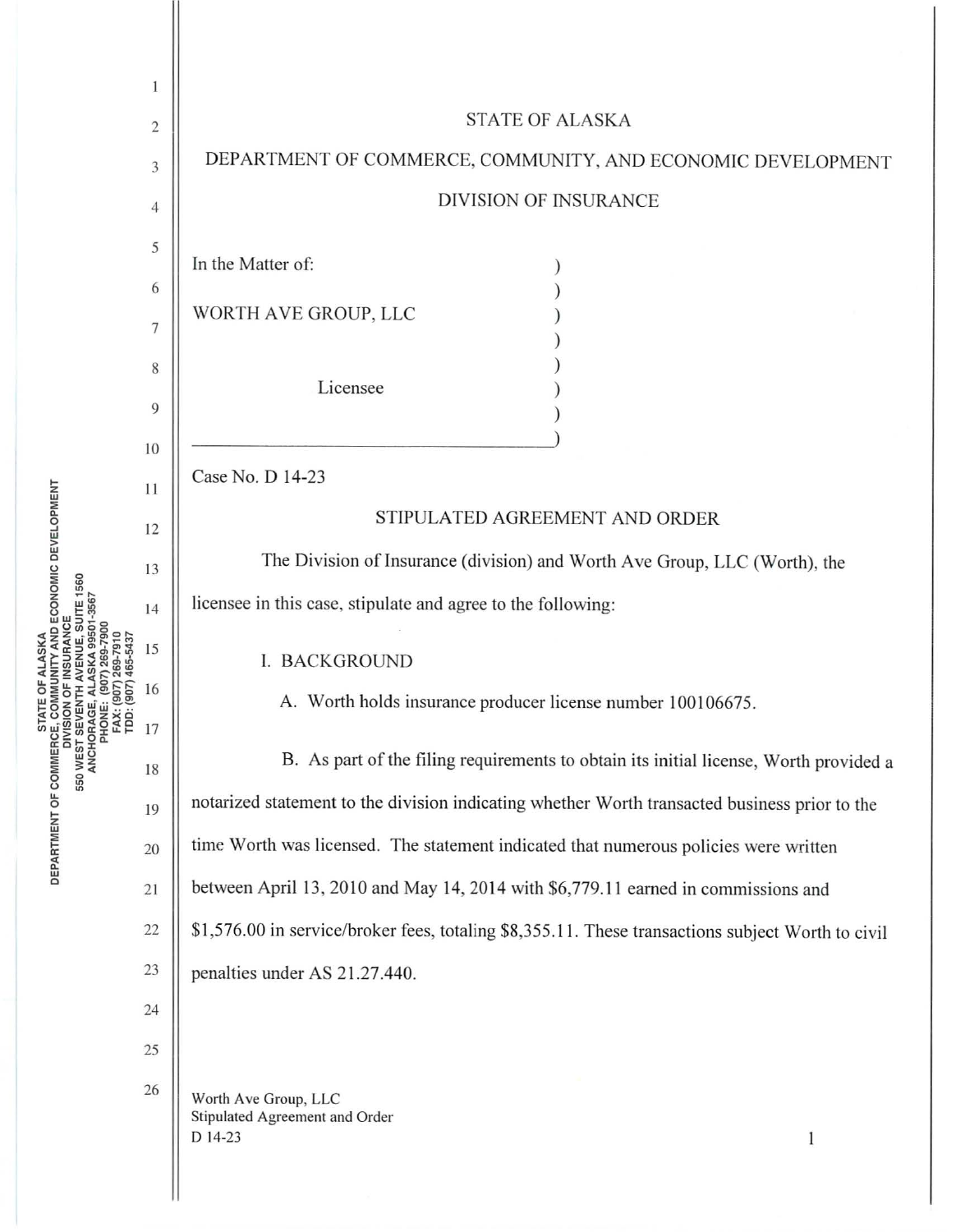## II. TERMS OF AGREEMENT

2

 $\,1$ 

3

4

5

6

7

8

9

10

 $11$ 

12

13

 $14$ 

15

16

17

19

18

20

21

22

23

24

25

26

1. Worth agrees to pay a civil penalty under AS 21.27.440 in the amount of \$8,355.1 1 for the unlicensed activity that occurred between April 13, 2010 and May 14, 2014, with \$4,000.00 suspended. The unsuspended penalty of \$4,355.11 is payable at the time Worth has been notified that the director has signed the order adopting this agreement.

2. In the event that Worth violates Alaska insurance laws during the next two years, the suspended portion of the penalty referenced in paragraph one will be reinstated. Worth also will be subject to any and all sanctions authorized by the insurance laws including imposition of additional penalties.

3. By signing this agreement, Worth understands and agrees that any failure to comply with the conditions of this agreement will be grounds to revoke, suspend, or not renew Alaska insurance producer license number 100106675.

4. Worth understands that this agreement is not binding on the parties unless and until the director signs the order adopting this agreement.

DATED:  $1/-/2$ -14

DIVISION OF INSURANCE

By: JUNAU V da Burnees

Program Coordinator

Worth Ave Group, LLC Stipulated Agreement and Order D 14-23

2